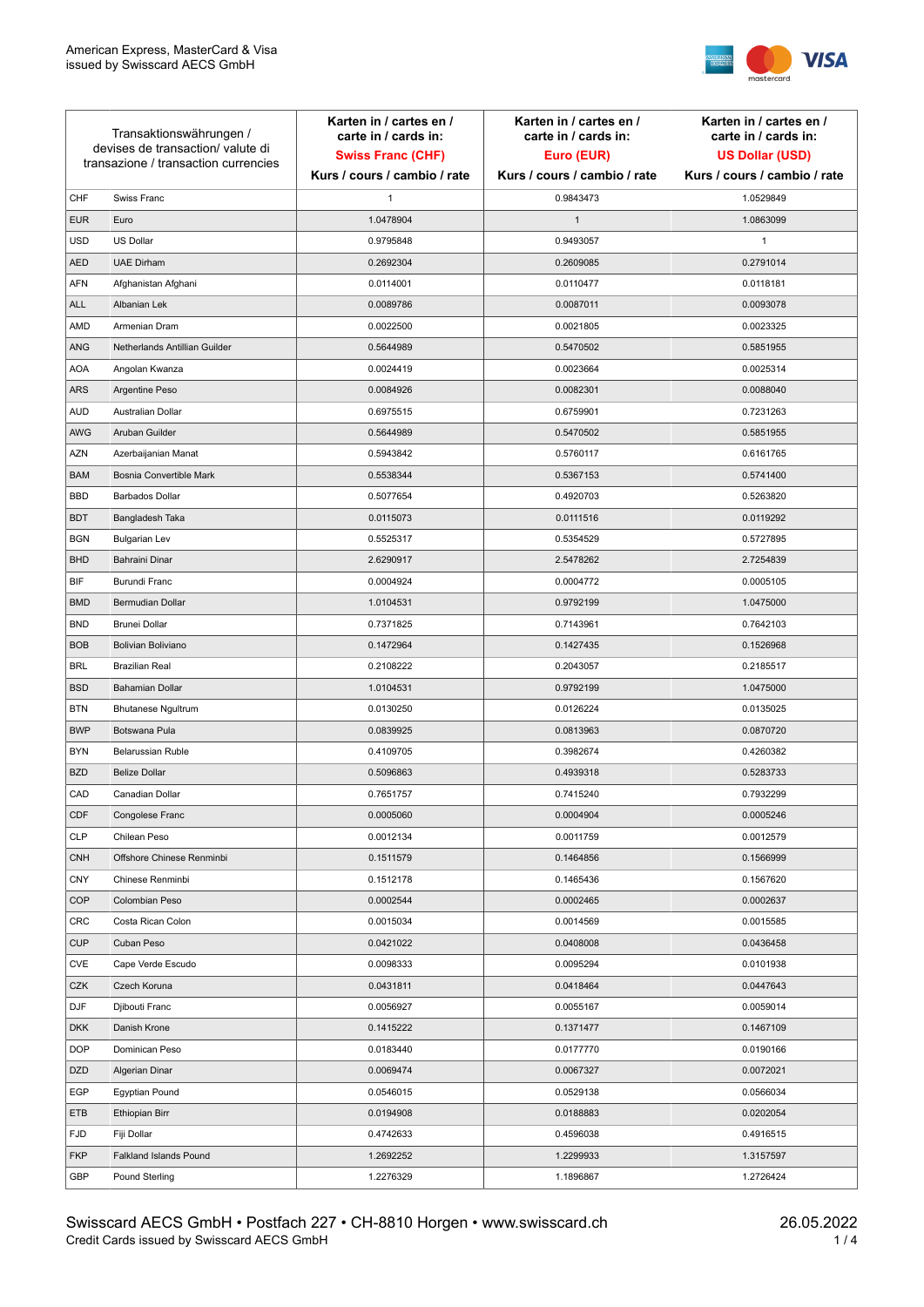

| Transaktionswährungen /<br>devises de transaction/ valute di<br>transazione / transaction currencies |                        | Karten in / cartes en /<br>carte in / cards in: | Karten in / cartes en /<br>carte in / cards in: | Karten in / cartes en /<br>carte in / cards in: |
|------------------------------------------------------------------------------------------------------|------------------------|-------------------------------------------------|-------------------------------------------------|-------------------------------------------------|
|                                                                                                      |                        | <b>Swiss Franc (CHF)</b>                        | Euro (EUR)                                      | <b>US Dollar (USD)</b>                          |
|                                                                                                      |                        | Kurs / cours / cambio / rate                    | Kurs / cours / cambio / rate                    | Kurs / cours / cambio / rate                    |
| <b>GEL</b>                                                                                           | Georgia Lari           | 0.3577205                                       | 0.3466633                                       | 0.3708359                                       |
| <b>GHS</b>                                                                                           | Ghana Cedi             | 0.1416133                                       | 0.1372360                                       | 0.1468054                                       |
| GIP                                                                                                  | Gibraltar Pound        | 1.2692252                                       | 1.2299933                                       | 1.3157597                                       |
| <b>GMD</b>                                                                                           | Gambia Dalasi          | 0.0207187                                       | 0.0200783                                       | 0.0214783                                       |
| <b>GNF</b>                                                                                           | Guinea Franc           | 0.0001176                                       | 0.0001140                                       | 0.0001219                                       |
| <b>GTQ</b>                                                                                           | Guatemala Quetzal      | 0.1318741                                       | 0.1277979                                       | 0.1367091                                       |
| GYD                                                                                                  | Guyana Dollar          | 0.0048375                                       | 0.0046880                                       | 0.0050149                                       |
| <b>HKD</b>                                                                                           | Hong Kong Dollar       | 0.1248098                                       | 0.1209519                                       | 0.1293858                                       |
| <b>HNL</b>                                                                                           | Honduras Lempira       | 0.0411772                                       | 0.0399044                                       | 0.0426869                                       |
| <b>HRK</b>                                                                                           | Croatian Kuna          | 0.1443426                                       | 0.1398810                                       | 0.1496347                                       |
| <b>HTG</b>                                                                                           | Haiti Gourde           | 0.0088793                                       | 0.0086048                                       | 0.0092048                                       |
| <b>HUF</b>                                                                                           | Forint                 | 0.0027735                                       | 0.0026878                                       | 0.0028752                                       |
| <b>IDR</b>                                                                                           | Indonesia Rupiah       | 0.0000691                                       | 0.0000670                                       | 0.0000716                                       |
| <b>ILS</b>                                                                                           | New Israeli Sheqel     | 0.2960703                                       | 0.2869187                                       | 0.3069253                                       |
| <b>INR</b>                                                                                           | Indian Rupee           | 0.0130435                                       | 0.0126403                                       | 0.0135217                                       |
| IQD                                                                                                  | Iraqi Dinar            | 0.0006921                                       | 0.0006707                                       | 0.0007175                                       |
| <b>ISK</b>                                                                                           | <b>Iceland Krona</b>   | 0.0077763                                       | 0.0075359                                       | 0.0080614                                       |
| JMD                                                                                                  | Jamaican Dollar        | 0.0065413                                       | 0.0063391                                       | 0.0067811                                       |
| <b>JOD</b>                                                                                           | Jordanian Dinar        | 1.4276076                                       | 1.3834801                                       | 1.4799490                                       |
| JPY                                                                                                  | Yen                    | 0.0077454                                       | 0.0075060                                       | 0.0080294                                       |
| <b>KES</b>                                                                                           | Kenyan Shilling        | 0.0086771                                       | 0.0084089                                       | 0.0089952                                       |
| KGS                                                                                                  | Kyrgyzstan Som         | 0.0127101                                       | 0.0123172                                       | 0.0131761                                       |
| <b>KHR</b>                                                                                           | Cambodia Riel          | 0.0002490                                       | 0.0002413                                       | 0.0002581                                       |
| KMF                                                                                                  | Comoro Franc           | 0.0021870                                       | 0.0021194                                       | 0.0022672                                       |
| <b>KRW</b>                                                                                           | Korean Republic Won    | 0.0008016                                       | 0.0007768                                       | 0.0008310                                       |
| <b>KWD</b>                                                                                           | Kuwaiti Dinar          | 3.2365996                                       | 3.1365560                                       | 3.3552653                                       |
| <b>KYD</b>                                                                                           | Cayman Islands Dollar  | 1.2125442                                       | 1.1750643                                       | 1.2570005                                       |
| KZT                                                                                                  | Kazakhstan Tenge       | 0.0024340                                       | 0.0023588                                       | 0.0025232                                       |
| LAK                                                                                                  | Lao Republic Kip       | 0.0000760                                       | 0.0000737                                       | 0.0000788                                       |
| LBP                                                                                                  | Lebanese Pound         | 0.0000411                                       | 0.0000398                                       | 0.0000426                                       |
| <b>LKR</b>                                                                                           | Sri Lanka Rupee        | 0.0027952                                       | 0.0027088                                       | 0.0028977                                       |
| <b>LRD</b>                                                                                           | Liberian Dollar        | 0.0066803                                       | 0.0064738                                       | 0.0069252                                       |
| <b>LSL</b>                                                                                           | Lesotho Lothi          | 0.0643656                                       | 0.0623761                                       | 0.0667255                                       |
| LYD                                                                                                  | Libyan Dinar           | 0.2124673                                       | 0.2058999                                       | 0.2202571                                       |
| <b>MAD</b>                                                                                           | Moroccan Dirham        | 0.0996465                                       | 0.0965664                                       | 0.1032999                                       |
| MDL                                                                                                  | Moldovan Leu           | 0.0530608                                       | 0.0514207                                       | 0.0550062                                       |
| <b>MGA</b>                                                                                           | Malagasy Ariary        | 0.0002504                                       | 0.0002427                                       | 0.0002596                                       |
| MKD                                                                                                  | Macedonia Denar        | 0.0174526                                       | 0.0169131                                       | 0.0180925                                       |
| MMK                                                                                                  | Myanmar Kyat           | 0.0005462                                       | 0.0005293                                       | 0.0005662                                       |
| <b>MNT</b>                                                                                           | Mongolia Tugrik        | 0.0003225                                       | 0.0003125                                       | 0.0003343                                       |
| <b>MOP</b>                                                                                           | Macao Pataca           | 0.1249942                                       | 0.1211306                                       | 0.1295769                                       |
| <b>MRU</b>                                                                                           | Mauritanian Ouguiya    | 0.0277383                                       | 0.0268809                                       | 0.0287553                                       |
| <b>MUR</b>                                                                                           | <b>Mauritius Rupee</b> | 0.0233282                                       | 0.0226071                                       | 0.0241835                                       |
| <b>MVR</b>                                                                                           | Maldives Rufiyaa       | 0.0654508                                       | 0.0634277                                       | 0.0678505                                       |
| <b>MWK</b>                                                                                           | Malawi Kwacha          | 0.0012408                                       | 0.0012024                                       | 0.0012863                                       |
| MXN                                                                                                  | Mexican Peso           | 0.0509944                                       | 0.0494182                                       | 0.0528640                                       |
| <b>MYR</b>                                                                                           | Malaysian Ringgit      | 0.2304254                                       | 0.2233029                                       | 0.2388736                                       |
|                                                                                                      |                        |                                                 |                                                 |                                                 |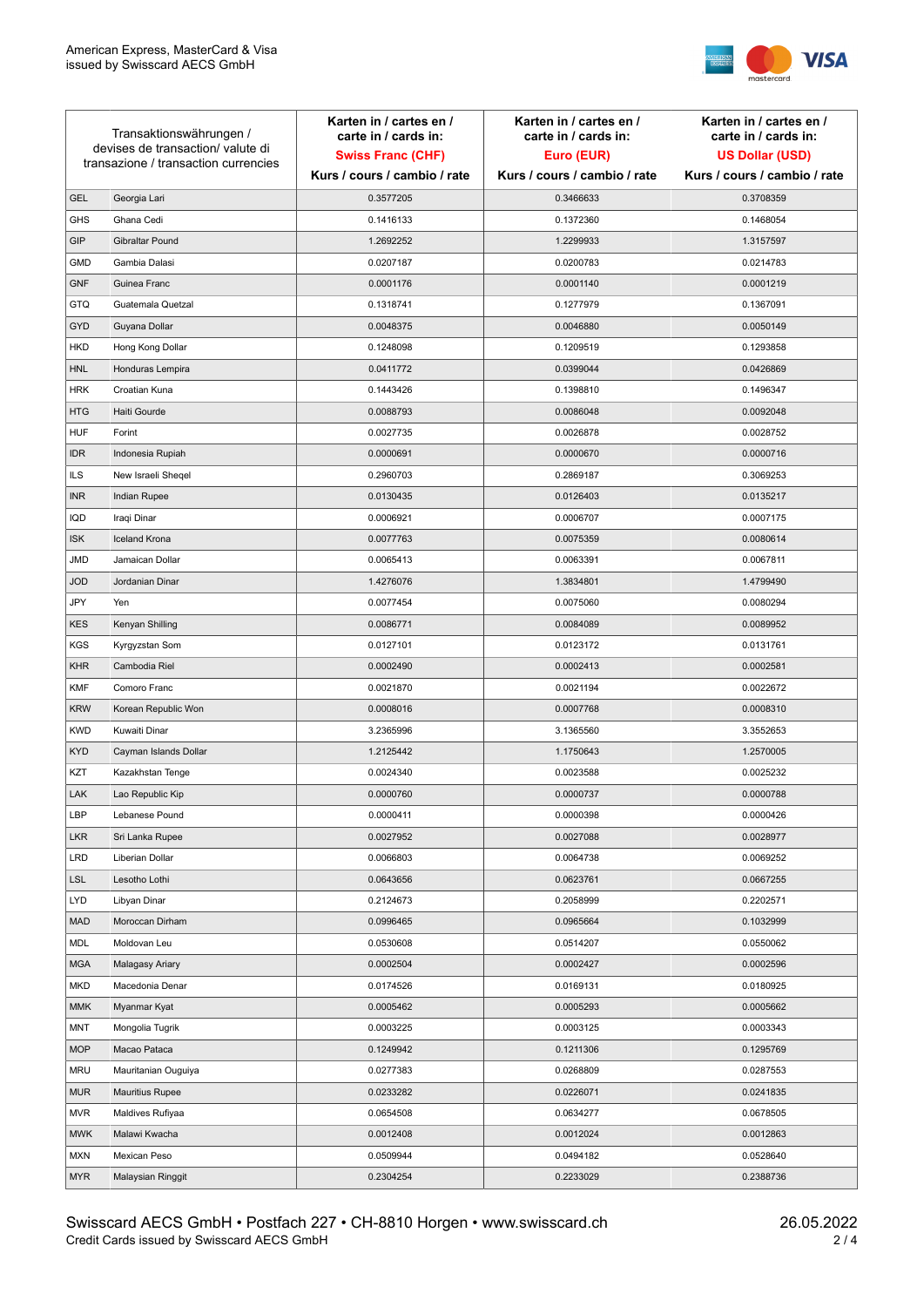

| Transaktionswährungen /<br>devises de transaction/valute di<br>transazione / transaction currencies |                             | Karten in / cartes en /<br>carte in / cards in:<br><b>Swiss Franc (CHF)</b> | Karten in / cartes en /<br>carte in / cards in:<br>Euro (EUR) | Karten in / cartes en /<br>carte in / cards in:<br><b>US Dollar (USD)</b> |
|-----------------------------------------------------------------------------------------------------|-----------------------------|-----------------------------------------------------------------------------|---------------------------------------------------------------|---------------------------------------------------------------------------|
|                                                                                                     |                             | Kurs / cours / cambio / rate                                                | Kurs / cours / cambio / rate                                  | Kurs / cours / cambio / rate                                              |
| <b>MZN</b>                                                                                          | Mozambique Metical          | 0.0157905                                                                   | 0.0153024                                                     | 0.0163694                                                                 |
| <b>NAD</b>                                                                                          | Namibia Dollar              | 0.0643525                                                                   | 0.0623634                                                     | 0.0667119                                                                 |
| <b>NGN</b>                                                                                          | Nigeria Naira               | 0.0024174                                                                   | 0.0023427                                                     | 0.0025060                                                                 |
| <b>NIO</b>                                                                                          | Nicaragua Cordoba Oro       | 0.0283522                                                                   | 0.0274758                                                     | 0.0293917                                                                 |
| <b>NOK</b>                                                                                          | Norwegian Krone             | 0.1026431                                                                   | 0.0994704                                                     | 0.1064064                                                                 |
| <b>NPR</b>                                                                                          | Nepalese Rupee              | 0.0081522                                                                   | 0.0079002                                                     | 0.0084511                                                                 |
| <b>NZD</b>                                                                                          | New Zealand Dollar          | 0.6382741                                                                   | 0.6185450                                                     | 0.6616756                                                                 |
| <b>OMR</b>                                                                                          | Oman Rial                   | 2.5701815                                                                   | 2.4907370                                                     | 2.6644138                                                                 |
| PAB                                                                                                 | Panamanian Balboa           | 1.0104531                                                                   | 0.9792199                                                     | 1.0475000                                                                 |
| PEN                                                                                                 | Peru Sol                    | 0.2745423                                                                   | 0.2660562                                                     | 0.2846080                                                                 |
| <b>PGK</b>                                                                                          | Papua New Guinea Kina       | 0.2869687                                                                   | 0.2780985                                                     | 0.2974900                                                                 |
| PHP                                                                                                 | Philippine Peso             | 0.0193270                                                                   | 0.0187296                                                     | 0.0200356                                                                 |
| <b>PKR</b>                                                                                          | Pakistan Rupee              | 0.0050015                                                                   | 0.0048469                                                     | 0.0051849                                                                 |
| <b>PLN</b>                                                                                          | Zloty                       | 0.2312890                                                                   | 0.2241398                                                     | 0.2397689                                                                 |
| <b>PYG</b>                                                                                          | Paraguay Guarani            | 0.0001477                                                                   | 0.0001431                                                     | 0.0001531                                                                 |
| QAR                                                                                                 | Qatari Rial                 | 0.2716343                                                                   | 0.2632381                                                     | 0.2815934                                                                 |
| <b>RON</b>                                                                                          | Leu                         | 0.2198575                                                                   | 0.2130617                                                     | 0.2279183                                                                 |
| <b>RSD</b>                                                                                          | Serbian Dinar               | 0.0091956                                                                   | 0.0089114                                                     | 0.0095327                                                                 |
| <b>RUB</b>                                                                                          | <b>Russian Ruble</b>        | 0.0178514                                                                   | 0.0172996                                                     | 0.0185059                                                                 |
| <b>RWF</b>                                                                                          | Rwanda Franc                | 0.0009918                                                                   | 0.0009611                                                     | 0.0010282                                                                 |
| SAR                                                                                                 | Saudi Riyal                 | 0.2636593                                                                   | 0.2555096                                                     | 0.2733260                                                                 |
| <b>SBD</b>                                                                                          | Solomon Islands Dollar      | 0.1268119                                                                   | 0.1228921                                                     | 0.1314613                                                                 |
| <b>SCR</b>                                                                                          | Seychelles Rupee            | 0.0722630                                                                   | 0.0700293                                                     | 0.0749124                                                                 |
| <b>SDG</b>                                                                                          | Sudanese Pound              | 0.0022686                                                                   | 0.0021985                                                     | 0.0023518                                                                 |
| <b>SEK</b>                                                                                          | Swedish Krona               | 0.1005195                                                                   | 0.0974124                                                     | 0.1042049                                                                 |
| SGD                                                                                                 | Singapore Dollar            | 0.7146623                                                                   | 0.6925720                                                     | 0.7408645                                                                 |
| <b>SHP</b>                                                                                          | St Helena Pound             | 1.2692252                                                                   | 1.2299933                                                     | 1.3157597                                                                 |
| <b>SLL</b>                                                                                          | Sierra Leone Leone          | 0.0000789                                                                   | 0.0000765                                                     | 0.0000818                                                                 |
| SOS                                                                                                 | Somali shilling             | 0.0017493                                                                   | 0.0016952                                                     | 0.0018134                                                                 |
| <b>SRD</b>                                                                                          | Suriname Dollar             | 0.0481572                                                                   | 0.0466687                                                     | 0.0499228                                                                 |
| SSD                                                                                                 | South Sudanese Pound        | 0.0022097                                                                   | 0.0021414                                                     | 0.0022907                                                                 |
| <b>STN</b>                                                                                          | Sao Tome and Principe Dobra | 0.0436645                                                                   | 0.0423148                                                     | 0.0452654                                                                 |
| <b>SVC</b>                                                                                          | El Salvador Colon           | 0.1154804                                                                   | 0.1119109                                                     | 0.1197143                                                                 |
| SZL                                                                                                 | Swaziland Lilangeni         | 0.0643525                                                                   | 0.0623634                                                     | 0.0667119                                                                 |
| THB                                                                                                 | Baht                        | 0.0290433                                                                   | 0.0281456                                                     | 0.0301081                                                                 |
| <b>TJS</b>                                                                                          | Tajikistan Somoni           | 0.0886362                                                                   | 0.0858964                                                     | 0.0918859                                                                 |
| TMT                                                                                                 | Turkmenistan Manat          | 0.2895281                                                                   | 0.2805788                                                     | 0.3001433                                                                 |
| <b>TND</b>                                                                                          | <b>Tunisian Dinar</b>       | 0.3369188                                                                   | 0.3265046                                                     | 0.3492715                                                                 |
| <b>TOP</b>                                                                                          | Tonga Pa'anga               | 0.4482370                                                                   | 0.4343820                                                     | 0.4646710                                                                 |
| <b>TRY</b>                                                                                          | Turkish Lira                | 0.0617722                                                                   | 0.0598628                                                     | 0.0640370                                                                 |
| TTD                                                                                                 | Trinidad & Tobago Dollar    | 0.1499589                                                                   | 0.1453237                                                     | 0.1554569                                                                 |
| <b>TWD</b>                                                                                          | New Taiwan Dollar           | 0.0342646                                                                   | 0.0332055                                                     | 0.0355209                                                                 |
| TZS                                                                                                 | Tanzanian Shilling          | 0.0004350                                                                   | 0.0004216                                                     | 0.0004509                                                                 |
| <b>UAH</b>                                                                                          | Ukraine Hryvnia             | 0.0345396                                                                   | 0.0334720                                                     | 0.0358059                                                                 |
| <b>UGX</b>                                                                                          | Uganda Shilling             | 0.0002742                                                                   | 0.0002657                                                     | 0.0002843                                                                 |
| <b>UYU</b>                                                                                          | Peso Uruguayo               | 0.0253183                                                                   | 0.0245357                                                     | 0.0262466                                                                 |
| UZS                                                                                                 | Uzbekistan Sum              | 0.0000913                                                                   | 0.0000885                                                     | 0.0000946                                                                 |